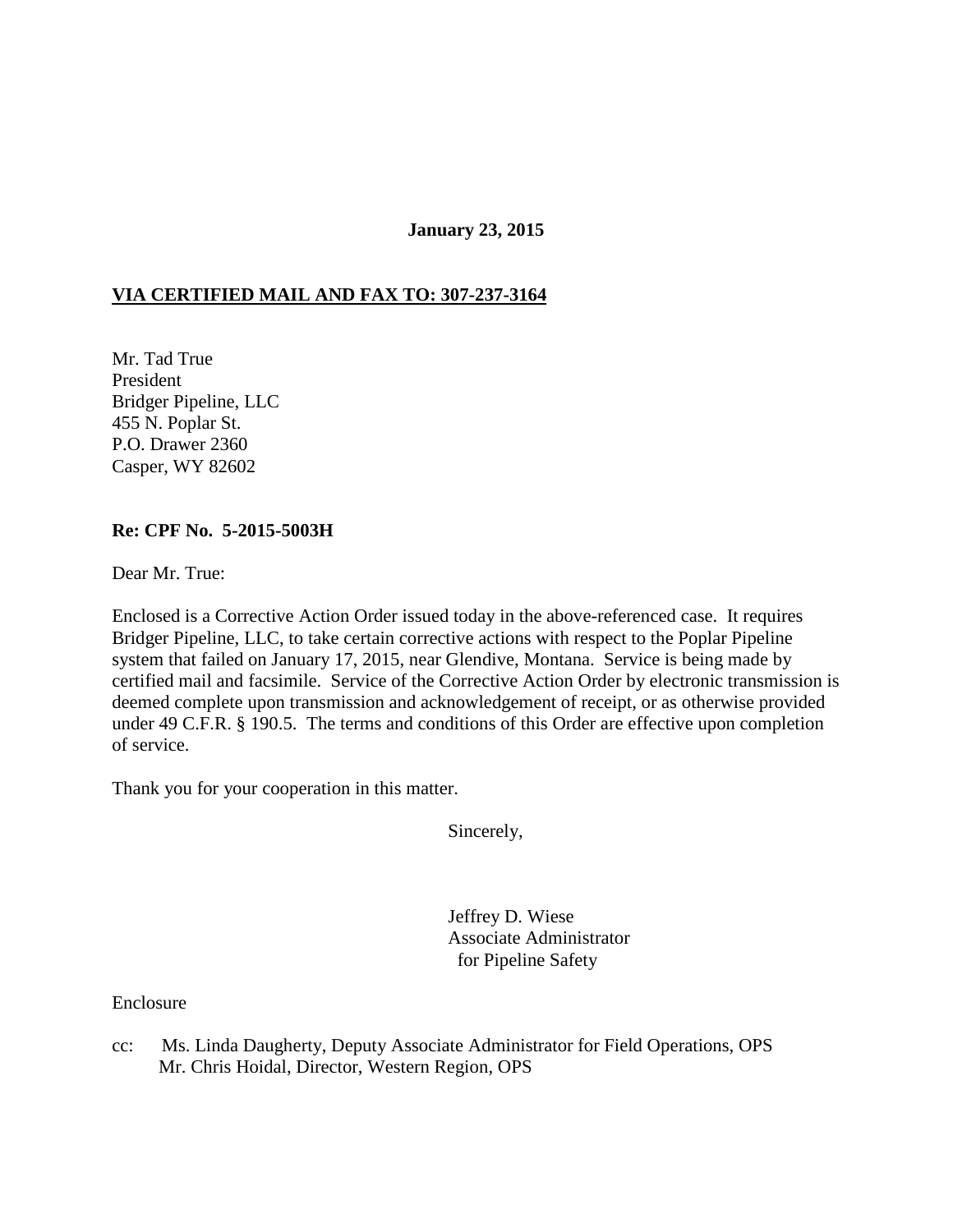## **U.S. DEPARTMENT OF TRANSPORTATION PIPELINE AND HAZARDOUS MATERIALS SAFETY ADMINISTRATION OFFICE OF PIPELINE SAFETY WASHINGTON, D.C. 20590**

**)** 

**In the Matter of )** 

**Bridger Pipeline, LLC, ) CPF No. 5-2015-5003H** 

**\_\_\_\_\_\_\_\_\_\_\_\_\_\_\_\_\_\_\_\_\_\_\_\_\_\_\_\_\_\_\_\_\_\_\_\_** 

 **)** 

**\_\_\_\_\_\_\_\_\_\_\_\_\_\_\_\_\_\_\_\_\_\_\_\_\_\_\_\_\_\_\_\_\_\_\_\_)** 

 **) Respondent. )** 

# **CORRECTIVE ACTION ORDER**

### **Purpose and Background:**

This Corrective Action Order (Order) is being issued, under the authority of 49 U.S.C. § 60112, to require Bridger Pipeline, LLC (Bridger or Respondent), to take necessary corrective action to protect the public, property, and the environment from potential hazards associated with the recent failure on Bridger's Poplar Pipeline system.

On January 17, 2015, a reportable accident occurred on the Poplar Pipeline, resulting in the release of approximately 300-1200 barrels of crude oil (the Failure). The Poplar Pipeline is a 10 and 12-inch diameter pipeline approximately 193 miles in length that transports crude oil from the Raymond meter station in Sheridan County, Montana, to the Baker station in Fallon County, Montana (Poplar Pipeline or Affected Pipeline). The cause of the Failure has not yet been determined. Pursuant to 49 U.S.C. § 60117, the Pipeline and Hazardous Materials Safety Administration (PHMSA), Office of Pipeline Safety (OPS), initiated an investigation of the accident. The preliminary findings of the ongoing investigation are as follows:

## **Preliminary Findings:**

 $\overline{a}$ 

- Bridger is one of a group of companies known generally as the True Companies. Bridger owns and operates the Poplar Pipeline System in eastern Montana, the Four Bears Pipeline System in North Dakota, the Parshall gathering system in North Dakota, and the Powder River gathering system in Wyoming.<sup>1</sup>
- Bridger has indicated that the Poplar Pipeline (Affected Pipeline) is composed of the following segments:

<sup>1</sup> http://truecompanies.truecos.com/Bridger/, last accessed January 22, 2015.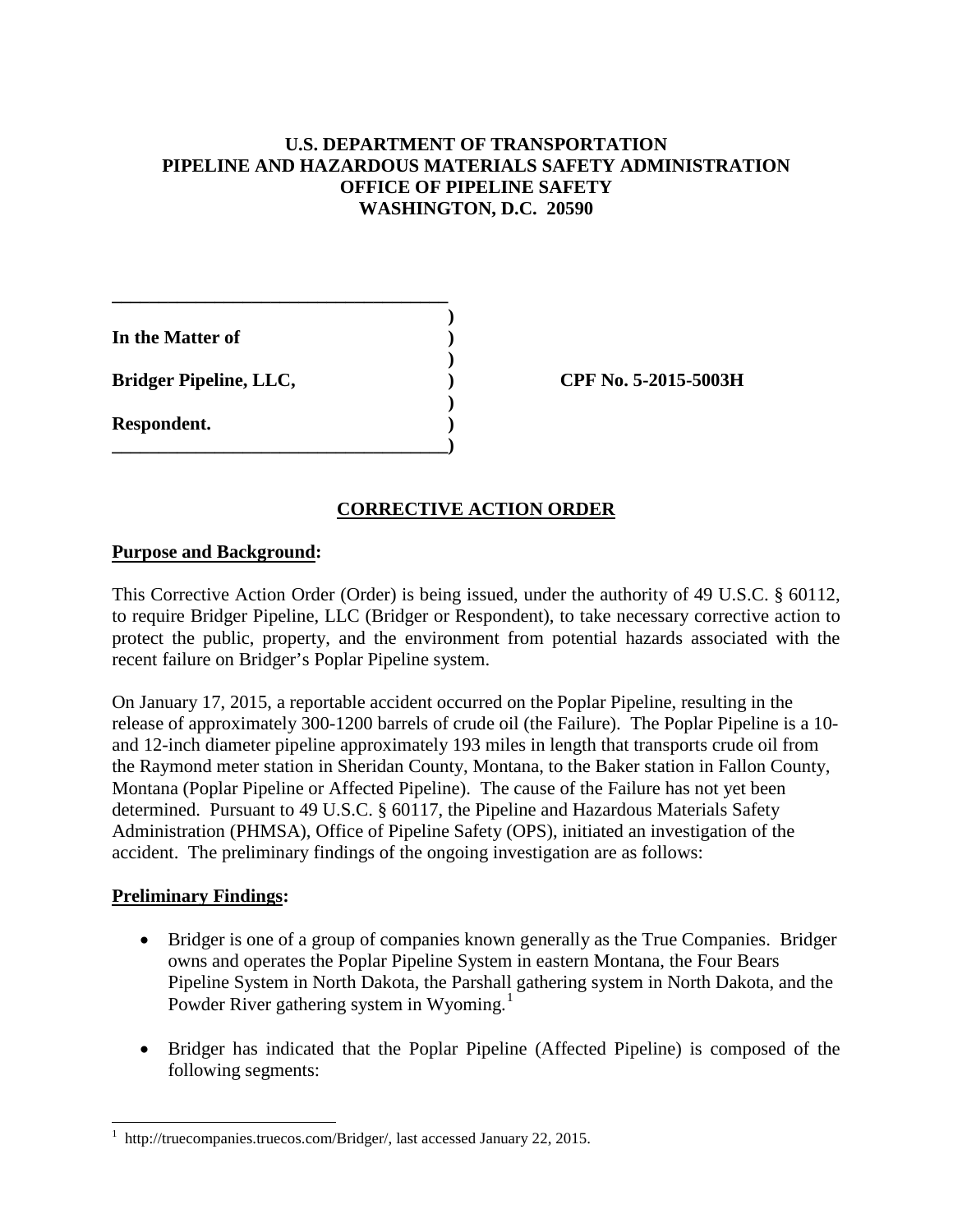- o The pipeline segment between Raymond station and Poplar station, which consists of 56, miles of 12-inch, X-52, 0.188-inch wall thickness, electric resistance welded (ERW) pipe, installed in 1972.
- o The pipeline segment between Poplar station and Glendive station consists of 84 miles of 10-inch, X-46, mostly 0.250-inch wall thickness, ERW pipe, installed in 1955. In 2005, six miles of pipe were replaced between Poplar station and Glendive station. This pipeline segment crosses the Missouri River and was installed by horizontal directional drilling (HDD). This pipeline segment also crosses the Poplar River and was installed using an open-cut river crossing.
- o The pipeline segment between Glendive station and Baker station consists of 53 miles of 12-inch, X-52, mostly 0.250-inch wall thickness, ERW pipe, installed in 1955. In 1967, 2250 feet of this pipe was replaced with 12-inch nominal diameter, X52, 0.500-inch wall thickness pipe manufactured by National Tube. This portion of the pipeline crosses the Yellowstone River. The 1967 river crossing was made using an open-cut method: a trench was excavated in the bottom of the river channel, the pipeline was laid in the open cut, and the trench then filled with backfill from the excavation.
- The Failure took place on a segment of the Poplar Pipeline between the "North Block Valve" at milepost (MP) 143.2 on the northwest side of the Yellowstone River and the "South Block Valve" at MP 144.4 on the southeast side of the Yellowstone River, near Glendive, Montana (Isolated Segment). The pipe segment that failed lay within the Isolated Segment and was installed in 1967. Bridger states that this replaced pipe is seamless. To confirm this, following the Failure, Bridger excavated a piece of pipe on the bank of the river, and found that it was seamless.
- The maximum operating pressure (MOP) of the pipeline at the Failure site is 1200 psig, as established by hydrostatic test in 1996. At the time of the Failure, the actual operating pressure of the pipeline was 523 psig.
- At approximately 12:30pm EST on Saturday, January 17, 2015, the controller in the Bridger Pipeline control room who was operating the Poplar Pipeline unit observed a flow imbalance on his SCADA screen and began to investigate. The abnormal readings were in the segment between the North Block Valve and the South Block Valve on either side of the Yellowstone River crossing, approximately 5 miles upstream from Glendive, Montana. The two block valves are approximately 6800 feet apart and are motorized gates block valves and operated by the company's control center in Casper, Wyoming. Shortly thereafter, flow imbalance alarms sounded and the controller began shutting the pipeline down. The pipeline was shut down at approximately 1:00pm EST and the North and South Block Valves were closed. Bridger personnel went out to investigate, but could not ascertain whether there had been a release or not due to considerable ice on the river.
- Bridger filed a report with NRC at 5:58 pm EST (NRC #1105930), indicating a possible release into the Yellowstone River. At about 5:00pm EST, Bridger notified local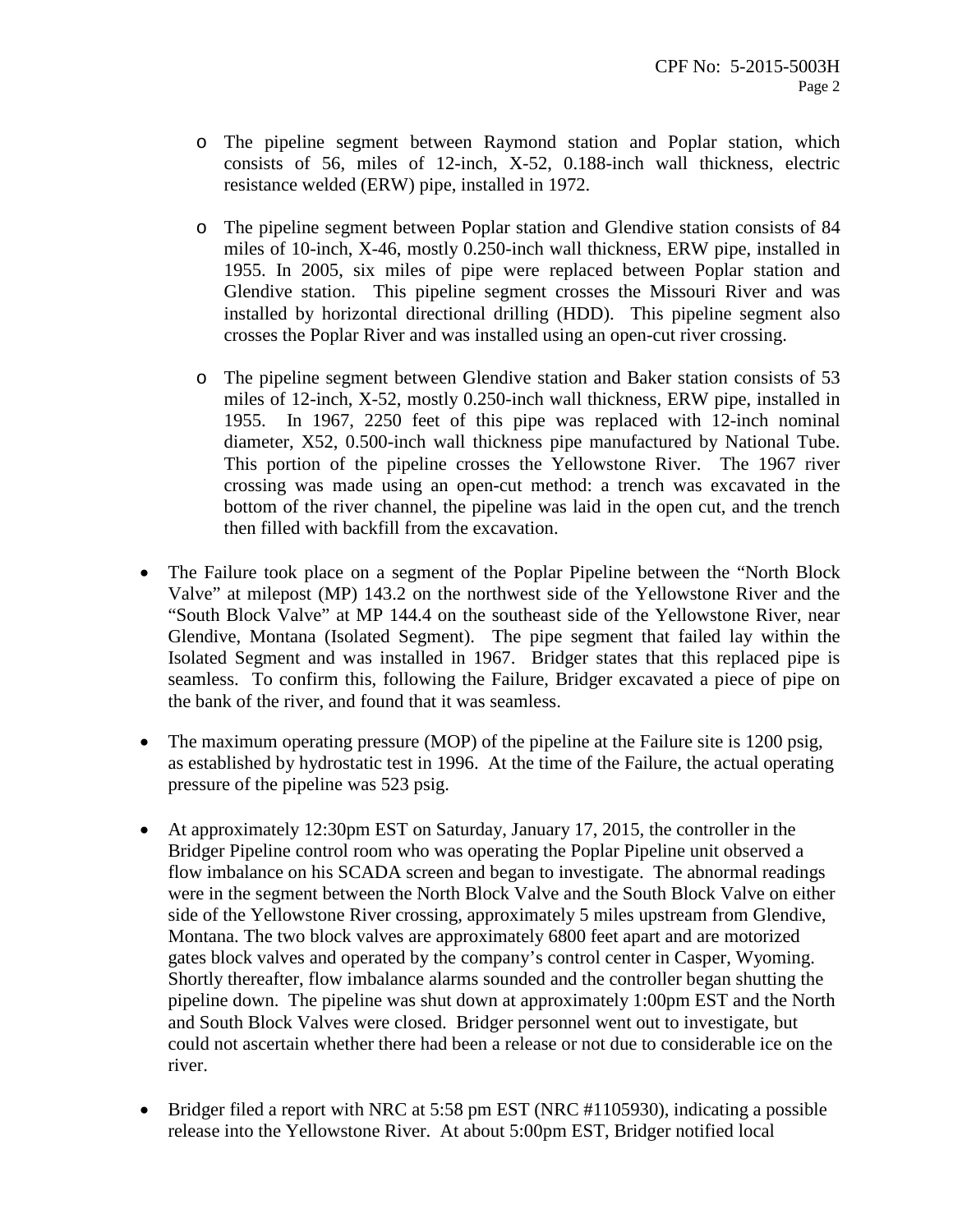authorities of a potential release and the Montana Department of Environmental Quality notified municipal water utilities of the potential of crude oil passing by their water intakes on the Yellowstone River.

- At first light on Sunday, January 18, 2015, Bridger discovered an oil sheen in open water on the Yellowstone River approximately three quarters of a mile downstream from the pipeline crossing, and also a sheen at approximately 18 miles downstream. No oil sheen was observed at a point approximately 20 miles downstream. Based on this information, Bridger updated its earlier NRC report to state that there was a release of crude oil into the Yellowstone River. The amended NRC report filed at 10:12am EST on January 18, 2015, was given a new number (NRC # 1105969).
- The spill response began at approximately 2:00pm EST on January 18, 2015. Attempts to boom the Yellowstone River at Sidney, Montana, approximately 30 miles downstream, were not successful due to river ice.
- The release amount is not known at this time. A meter-in, meter-out barrel count indicates a loss of 300 barrels. The line pack between the two block valves is approximately 900 barrels. Therefore it is reasonable to assume 1200 barrels of crude oil has been released, composed primarily of Bakken crude. As of January 23, 2015, approximately 274 barrels of crude oil have been recovered.
- Various state and federal agencies responded to the scene, including the U.S. Environmental Protection Agency, the U.S. Fish and Wildlife Service, the Montana Department of Disaster and Emergency Services, the Montana Department of Environmental Quality, and PHMSA.
- The cause of the Failure is unknown and the investigation is ongoing. The actual release site has been determined to be in the Yellowstone River near the Southeast bank, but the exact location has not been located. The operator has not initiated repairs, as they are still trying to locate the source of the release.
- The Failure site is upstream from an Ecological Unusually Sensitive Area and Drinking Water Unusually Sensitive Area. The Affected Pipeline crosses an additional Ecological Unusually Sensitive Area at the Missouri River.
- The Affected Pipeline is currently partially shut down. The segment from Raymond Station to Poplar Station was not operating at the time of the Failure, and is under nitrogen blanket. The portion from Poplar Station to the Gas City Creek injection point, approximately six miles downstream of the South Block Valve, remains shut down. This portion includes the Isolated Segment. The portion of pipeline from the Gas City Creek injection point to Baker Station is currently operating.
- The accident did not cause any known injuries or evacuations. Low or trace levels of hydrocarbons have been detected in the Glendive water system. The water system is being monitored and Bridger is offering bottled water to Glendive water customers.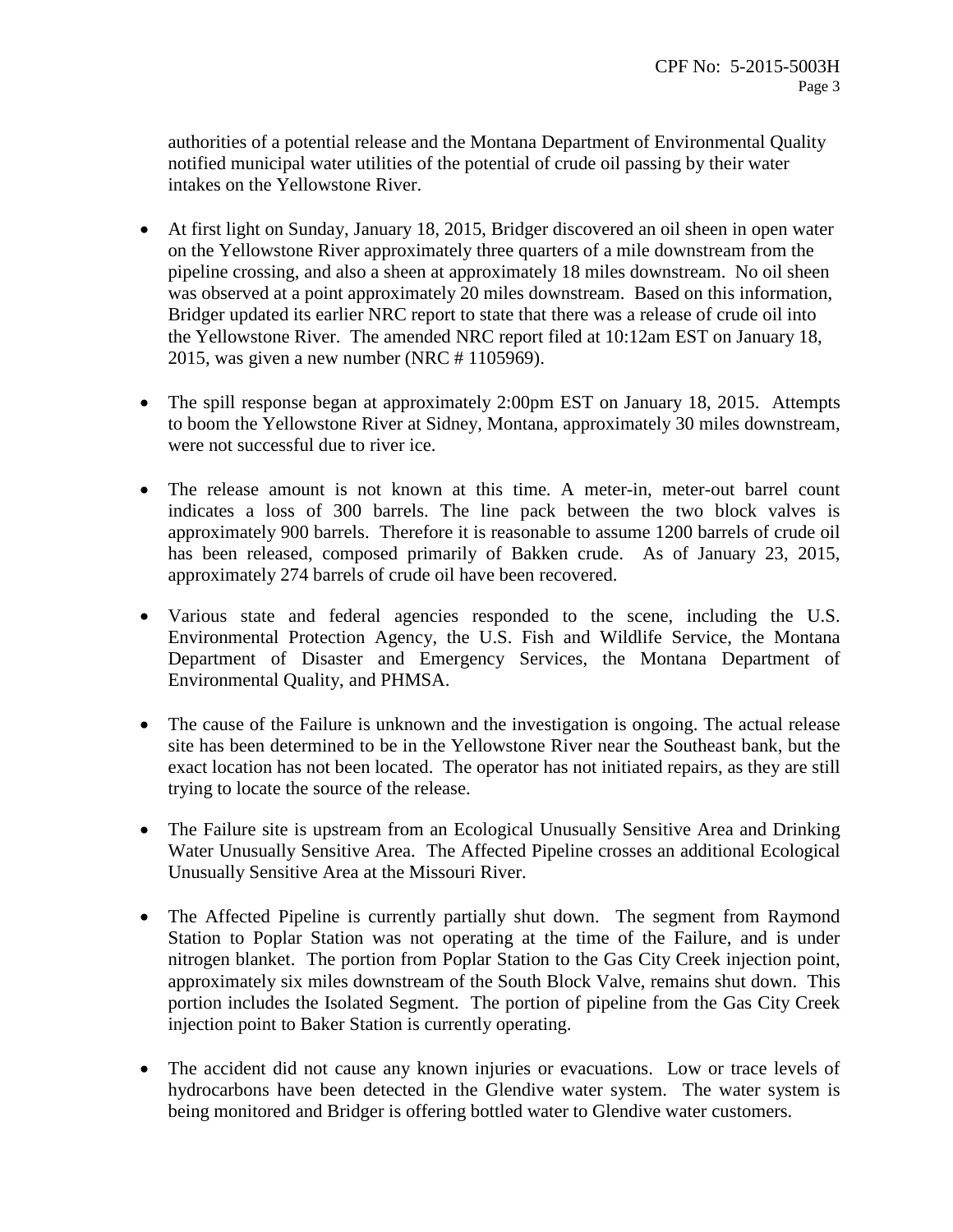• Bridger indicates that the Isolated Segment was assessed by hydrostatic test in 1996, inline crack tool in 2010, and in-line MFL tool in 2013. In addition, Bridger conducted a depth of cover survey in 2011 which indicated adequate cover over the pipe.

## **Determination of Necessity for Corrective Action Order and Right to Hearing:**

Section 60112 of Title 49, United States Code, provides for the issuance of a Corrective Action Order, after reasonable notice and the opportunity for a hearing, requiring corrective action, which may include the suspended or restricted use of a pipeline facility, physical inspection, testing, repair, replacement, or other action, as appropriate. The basis for making the determination that a pipeline facility is or would be hazardous, requiring corrective action, is set forth both in the above-referenced statute and 49 C.F.R. § 190.233, a copy of which is enclosed.

Section 60112 and the regulations promulgated thereunder provide for the issuance of a Corrective Action Order, without prior notice and opportunity for hearing, upon a finding that failure to issue the Order expeditiously would result in the likelihood of serious harm to life, property, or the environment. In such cases, an opportunity for a hearing and expedited review will be provided as soon as practicable after the issuance of the Order.

After evaluating the foregoing preliminary findings of fact, I find that continued operation of the pipeline without corrective measures is or would be hazardous to life, property, or the environment. Additionally, having considered the uncertainties as to the cause of the Failure, the location of the Failure, the material being transported, the proximity of the pipeline to navigable waterways, populated areas, public water intake systems, or other High Consequence Areas, and the inaccessibility of the pipe, I find that a failure to issue this Order expeditiously to require immediate corrective action would result in the likelihood of serious harm to life, property, or the environment.

Accordingly, this Corrective Action Order mandating immediate corrective action is issued without prior notice and opportunity for a hearing. The terms and conditions of this Order are effective upon receipt.

Within 10 days of receipt of this Order, Respondent may contest its issuance and obtain expedited review either by answering in writing or requesting a hearing under 49 C.F.R. § 190.211, to be held as soon as practicable under the terms of such regulation, by notifying the Associate Administrator for Pipeline Safety in writing, with a copy to the Director, Western Region, OPS (Director). If Respondent requests a hearing, it will be held telephonically or inperson in Denver, Colorado, or Washington, D.C.

After receiving and analyzing additional data in the course of this investigation, PHMSA may identify other corrective measures that need to be taken. In that event, PHMSA will notify Respondent of any additional measures that are required and an amended Order issued, if necessary. To the extent consistent with safety, Respondent will be afforded notice and an opportunity for a hearing prior to the imposition of any additional corrective measures.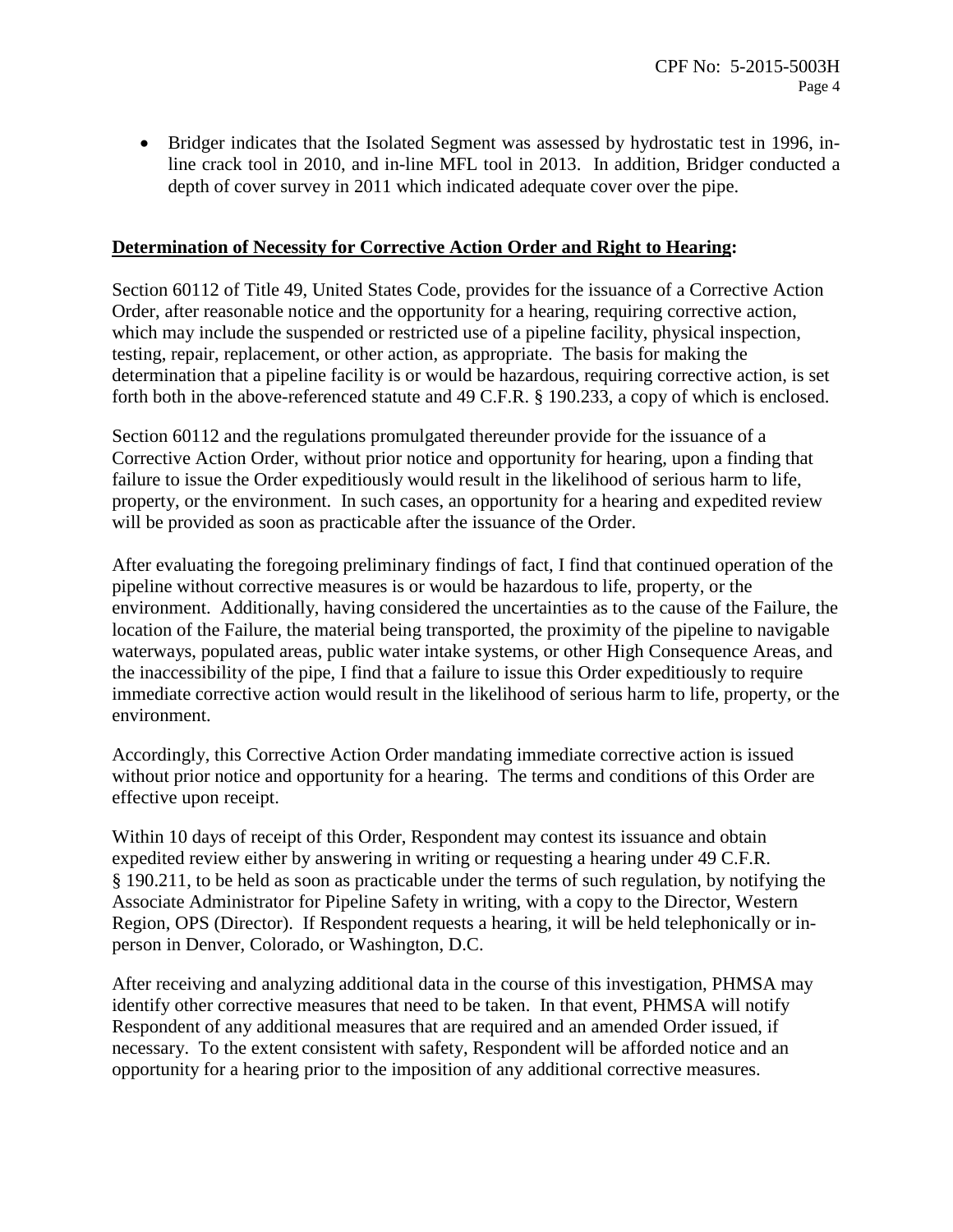### **Required Corrective Actions:**

Pursuant to 49 U.S.C. § 60112, I hereby order Bridger to immediately take the following corrective actions to address the January 17, 2015, failure on the Poplar Pipeline:

- 1. **Shutdown of Affected Pipeline**. Bridger must cease operation of the entire Affected Pipeline, and must not resume operation of the Affected Pipeline until authorized to do so by the Director.
- 2. **Restart Plan**. Prior to resuming operation of the Affected Pipeline, Bridger must develop and submit a written Restart Plan to the Director for approval.
	- a. The Director may approve the Restart Plan incrementally without approving the entire plan. Segments of the Affected Pipeline may be approved for restart separately, but cannot resume operation until all applicable portions of the Restart Plan are approved.
	- b. Once approved by the Director, the Restart Plan will be incorporated by reference into this Order.
	- c. The Restart Plan must provide for adequate patrolling of the Affected Pipeline during the restart process, to include continuous monitoring at the Glendive and Cabin Creek Stations, the North Block Valve, the South Block Valve, and the Yellowstone River Crossing. The Restart Plan must include incremental pressure increases during start up, with each increment to be held for at least two hours.
	- d. The Restart Plan must specify a day-light restart and include advance communications with local emergency response officials.
	- e. The Restart Plan must provide for a review of the Affected Pipeline for conditions similar to those at the Failure site, including a review of construction, operating and maintenance (O&M) and integrity management records such as in-line inspection (ILI) results, hydrostatic tests, root cause analysis of prior failures, aerial and ground patrols, corrosion, cathodic protection, excavations and pipe replacements. Operator must address any findings that require remedial measures to be implemented prior to restart.
	- f. The Restart Plan must also include documentation of the completion of all mandated actions, and a management of change plan to ensure that all procedural modifications are incorporated into Bridger's operations and maintenance procedures manual.
	- g. The Restart Plan must provide for hydrostatic pressure testing of the Isolated Segment prior to resuming operation. The proposed plan for hydrostatic testing must be at a pressure sufficient to strength test the pipeline considering the size of any flaws that would survive the pressure test, and conform to the requirements of 49 CFR Part 195, Subpart E. The hydrostatic test must also include a 30-minute spike test. Any segments of pipe that fail during the testing must be removed and sent to an approved laboratory for metallurgical testing. Respondent must provide continuous patrolling of the Affected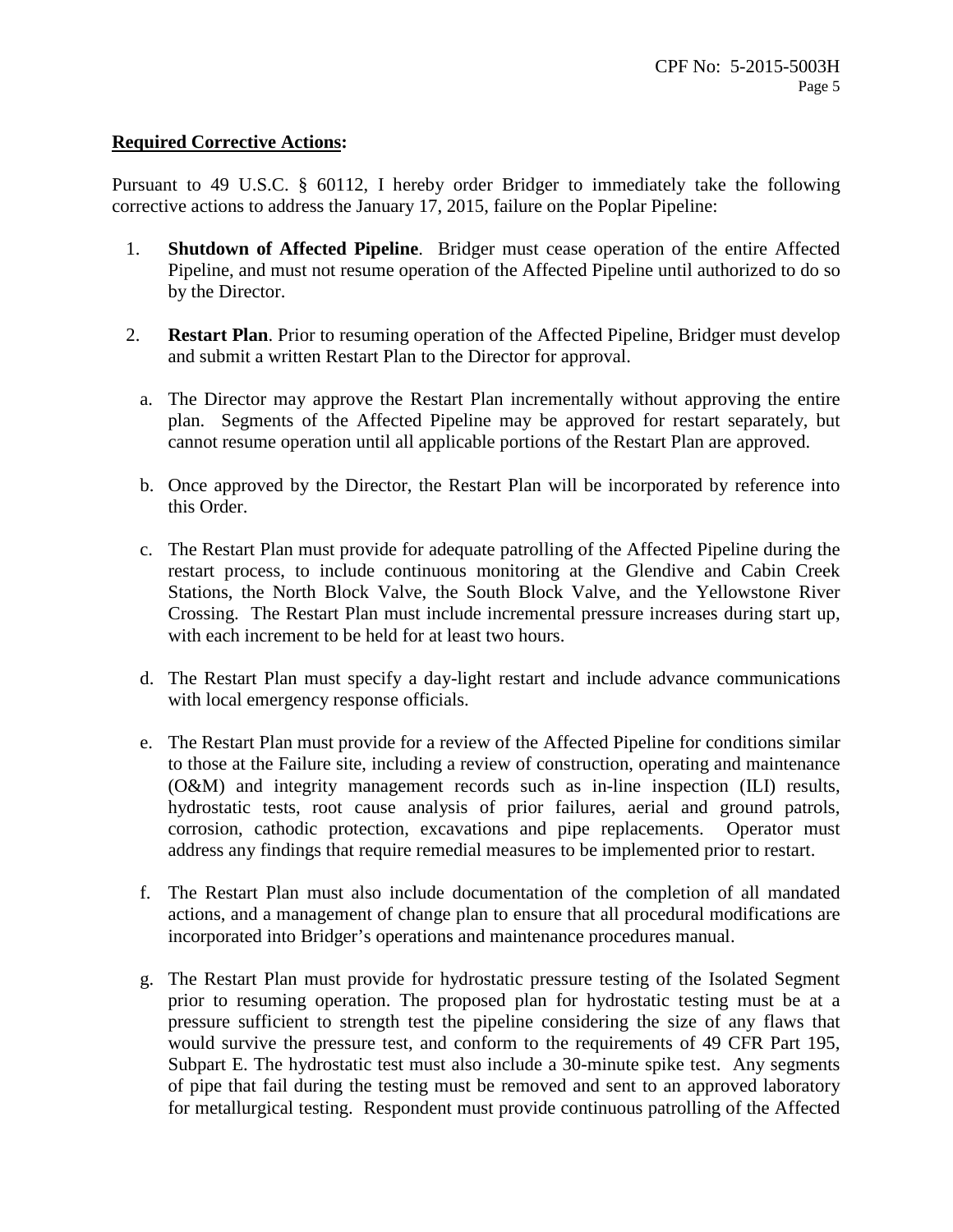Pipeline between MP 143.2 and MP 144.4 at the Yellowstone River crossing at all times until hydrostatic testing is completed.

- 3. **Operating Pressure Restriction.** After the Director approves the Restart Plan, Bridger may return the pipeline to service but must reduce and maintain a twenty percent (20%) pressure reduction in the actual operating pressure along the entire length of the pipeline such that the operating pressure along the pipeline will not exceed eighty percent (80%) of the actual operating pressure in effect immediately prior to the failure on January 17, 2015.
	- a. This pressure restriction is to remain in effect until written approval to increase the pressure or return the pipeline to its pre-failure operating pressure is obtained from the Director.
	- b. Prior to resuming operation, Bridger must provide the Director the actual operating pressures of each metering station and each main line pressure regulating station on the pipeline at the time of Failure and the reduced pressure restriction set-points at these same locations.
	- c. This pressure restriction requires any relevant remote or local alarm limits, software programming set-points or control points, and mechanical over-pressure devices to be adjusted accordingly.
	- d. When determining the pressure restriction set-points, Bridger must take into account any ILI features or anomalies present in the pipeline to provide for continued safe operation while further corrective actions are completed.
	- e. Bridger must review the pressure restriction monthly by analyzing the operating pressure data. The company must take into account any ILI features or anomalies present in the Affected Pipeline and immediately reduce the operating pressure to maintain the safe operations of the Affected Pipeline, if warranted by the monthly review. Bridger must submit the results of the monthly review to the Director within one week of completion. The results must include, at a minimum, the current discharge set-points (including any additional pressure reductions), and any pressure exceedance at discharge set-points.
- 4. **Removal of Pressure Restriction**. The Director may allow the removal or modification of the pressure restriction upon a written request from Bridger demonstrating that restoring the pipeline to its pre-failure operating pressure is justified based on a reliable engineering analysis showing that the pressure increase is safe considering all known defects, anomalies, and operating parameters of the pipeline.
- 5. **Records Verification**. As recommended in PHMSA Advisory Bulletin 2012-06, Bridger must verify the records for the Affected Pipeline to confirm the MOP. Bridger must submit documentation of this record verification for the Isolated Segment to the Director within 30 days of receipt of this Order, and within 90 days for the remaining portion of the Affected Pipeline, and must make the supporting records available upon request for review.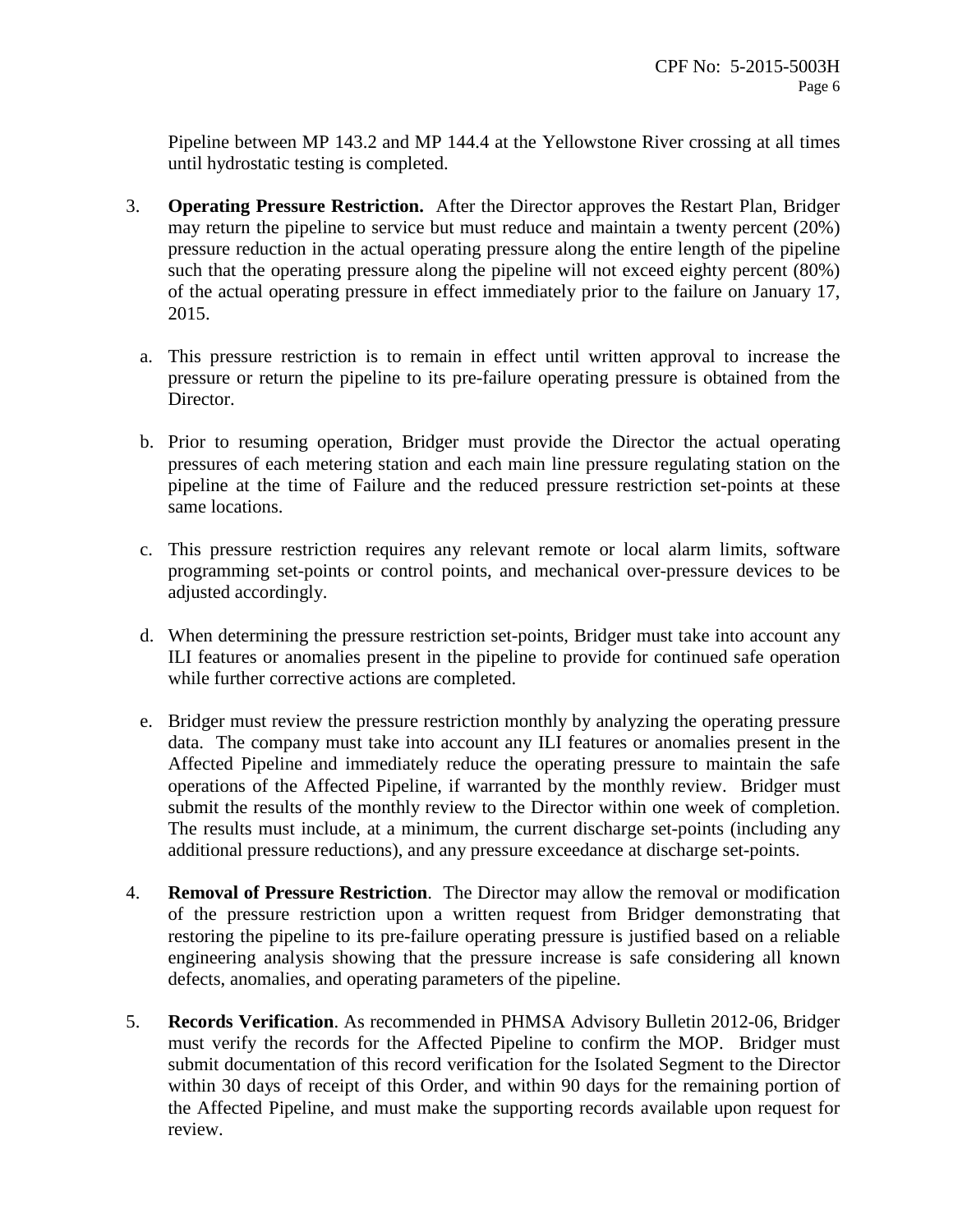- 6. **Review of Prior ILI Results.** Within 30 days of receipt of this Order, Bridger must conduct a review of any previous inline ILI results of the Affected Pipeline and reevaluate all ILI results from the past 10 calendar years, including a review of the ILI vendors' raw data and analysis. Bridger must determine whether any features were present in the failed pipe and/or any other pipe removed and determine whether any pipe or components with similar characteristics are present elsewhere on the Affected Pipeline. Bridger must submit documentation of this ILI review to the Director within 45 days of receipt of this Order. Additionally, Bridger must make all ILI records and results available to PHMSA's experts for independent review.
- 7. **Inline Inspection (ILI).** Within 6 months of resuming operation of each segment of the Affected Pipeline, Bridger must perform an ILI of the Affected Pipeline. The type of tool(s) must be able to detect anomalies of any identified threats, such as seam anomalies, metal loss, or corrosion defects. The Director must provide prior approval of the final criteria and technology considerations taken into account in selecting the specific inspection tools. Technology considerations and final criteria should account for the size (length and depth) of any possible seam anomalies and the possibility of selective seam corrosion in the Affected Pipeline. The ILI tool must also include consideration of best available technology to reliably detect and size seam anomalies in casings. The data analysis must be completed within 30 days of successful completion of the ILI. The ILI vendor must evaluate the results per a performance specification chosen by the operator and approved by the Director. The ILI vendor must distribute all reports in their entirety (including all media), whether preliminary or final, to the Director and the Respondent at the same time. Within 90 days after performing the ILI, Respondent must submit a final report to the Director with a comparison of the results of this ILI with the results of previous ILIs and criteria and a plan for remediation of anomalies.
- 8. **Mechanical and Metallurgical Testing**. Within 45 days of receipt of this Order, Bridger must complete independent mechanical and metallurgical testing and failure analysis of the failed pipe, including an analysis of soil samples and any foreign materials. Complete the testing and analysis as follows:
	- a. Document the chain-of-custody when handling and transporting the failed pipeline and other evidence from the failure site.
	- b. Within 10 days of receipt of this Order, develop and submit the testing protocol and the proposed testing laboratory to the Director for prior approval.
	- c. At least seven days prior to beginning the mechanical and metallurgical testing, provide the Director with the scheduled date, time, and location of the testing to allow for an OPS representative to witness the testing.
	- d. Ensure the testing laboratory distributes all reports whether draft or final in their entirety to the Director at the same time they are made available to Bridger.
- 9. **Root Cause Failure Analysis.** Within 60 days following receipt of this Order, Bridger must complete a root cause failure analysis (RCFA) and submit a final report of this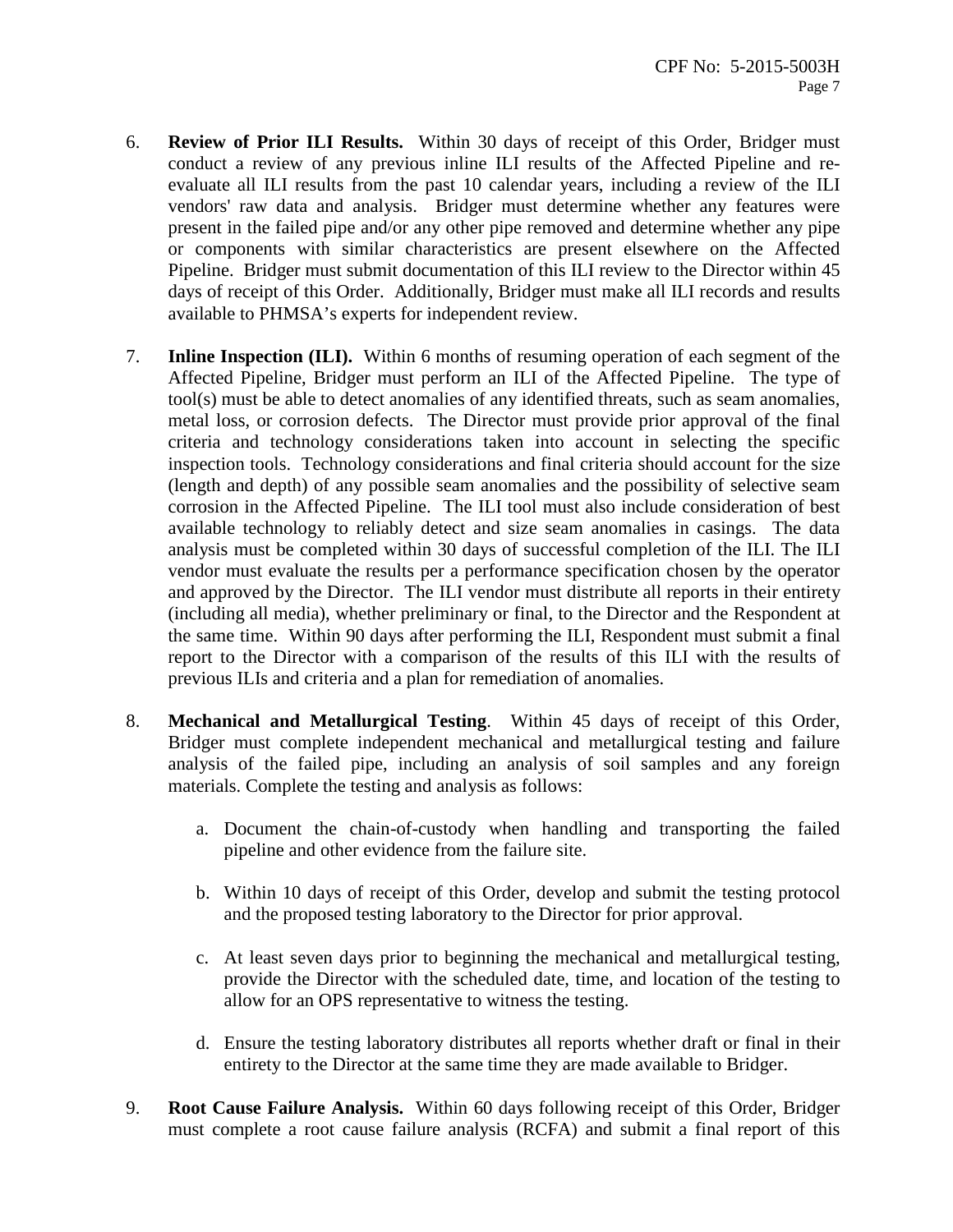RCFA to the Director. The RCFA must be facilitated by an independent third-party acceptable to the Director and must document the decision-making process and all factors contributing to the failure. The final report must include findings and any lessons learned and whether the findings and any lessons learned are applicable to other locations within Bridger's pipeline system.

10. **Emergency Response Plan and Training Review**. Bridger must review and assess the effectiveness of its emergency response plan and oil spill response plan with regards to the Failure. Include in the review and assessment the on-scene response and support, coordination, and communication with emergency responders and public officials. As part of this review, Bridger should seek input from Federal, State, and Local officials and agencies who participated in the actual response. Also, include a review and assessment of the effectiveness of its emergency training program. Bridger must amend its emergency response plan and emergency training, if necessary, to reflect the results of this review. The documentation of this Emergency Response Plan and Training Review must be available for inspection by OPS or provided to the Director, if requested. Revisions to the Oil Spill Response Plan must be submitted to the Director, Emergency Support, and Security Division for review and approval in accordance with 49 C.F.R. Part 194.

### 11. **Operational Integrity and Remediation Plan (OIRP).**

- a. Within 90 days following receipt of this Order, Bridger must submit an Operational Integrity and Remediation Plan (OIRP) to the Director for approval.
- b. The Director may approve the OIRP incrementally without approving the entire OIRP.
- c. Once approved by the Director, the OIRP will be incorporated by reference into this Order.
- d. The OIRP must specify the tests, inspections, assessments, evaluations, and remedial measures Bridger will use to verify the integrity of the pipeline. It must address all known or suspected factors and causes of the January 17, 2015, failure. Bridger should consider both the risk of another failure and the consequence of another failure to develop a prioritized schedule for OIRP related work along the Affected Segment.
- e. The OIRP must include a procedure or process to:
	- i. Identify pipe along the pipeline with characteristics similar to the contributing factors identified for the January 17, 2015, failure.
	- ii. Gather all data necessary to review the failure history (in service and pressure test failures) of the Affected Pipeline and to prepare a written report containing all the available information such as the locations, dates, and causes of leaks and failures.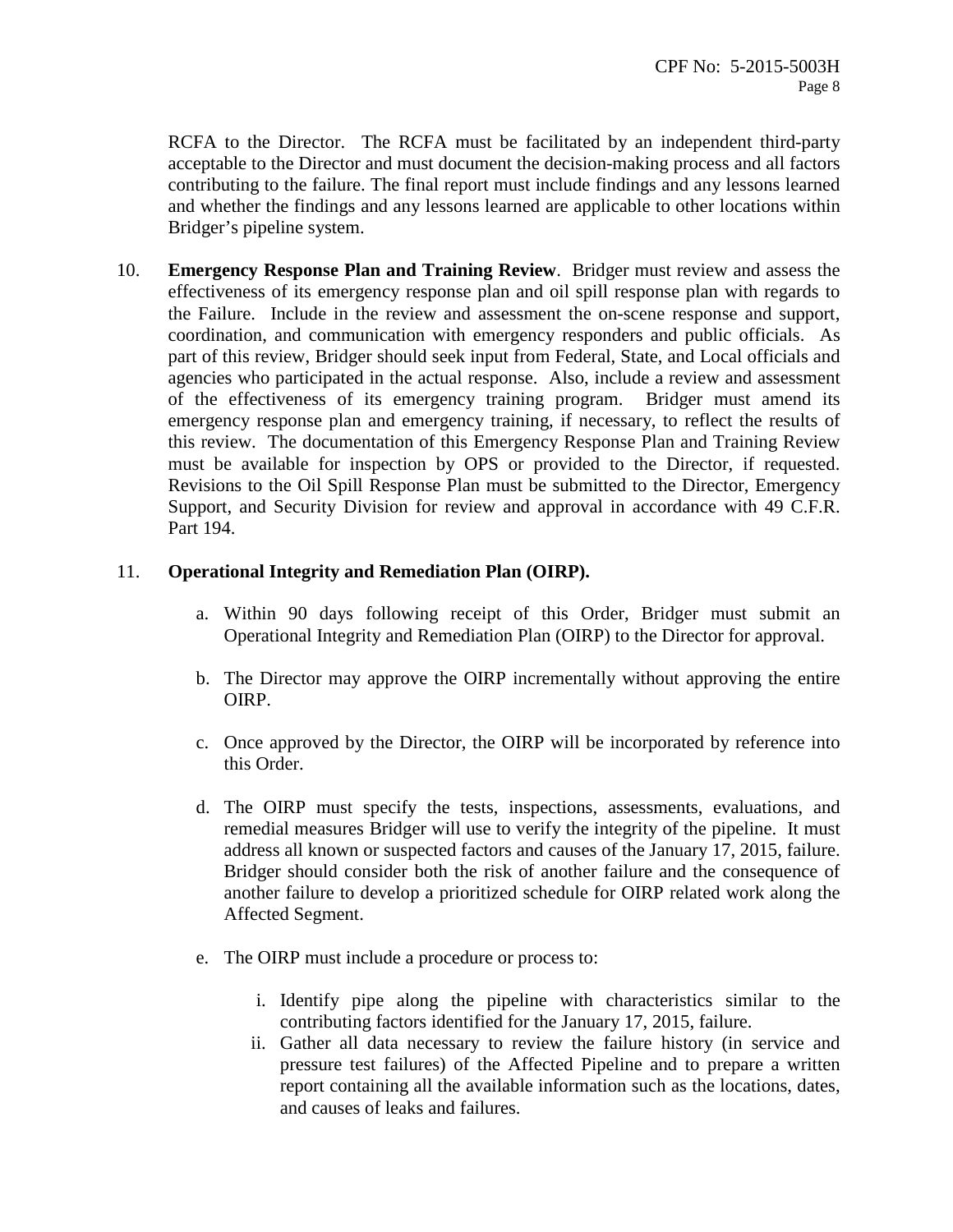- iii. Integrate the results of the metallurgical testing, root cause failure analysis, and other corrective actions required by this Order with all relevant pre-existing operational and assessment data for the pipeline. Pre-existing operational data includes, but is not limited to, construction, operations, maintenance, testing, repairs, prior metallurgical analyses, and any third party consultation information. Pre-existing assessment data includes, but is not limited to, ILI tool runs, hydrostatic pressure testing, direct assessments, close interval surveys, and DCVG/ACVG surveys.
- iv. Determine whether conditions similar to those contributing to the failure on January 17, 2015, are likely to exist elsewhere on the pipeline.
- v. Conduct additional field tests, inspections, assessments, and/or evaluations to determine whether, and to what extent, the conditions associated with the failure on January 17, 2015, and other failures from the failure history or any other integrity threats are present elsewhere on the Affected Pipeline. This process must include a risk assessment of all water crossings greater than 100 feet and an analysis of whether Horizontal Directionally Drilled (HDD) crossings should be installed at these locations. This process must consider all failure causes and specify the use of one or more of the following:
	- 1) Inline inspection (ILI) tools that are technically appropriate for assessing the pipeline system based on the cause of failure on January 17, 2015, and that can reliably detect and identify anomalies,
	- 2) Hydrostatic pressure testing,
	- 3) Close-interval surveys,
	- 4) Cathodic protection surveys, to include interference surveys in coordination with other utilities (e.g. underground utilities, overhead power lines, etc.) in the area,
	- 5) Coating surveys,
	- 6) Stress corrosion cracking surveys,
	- 7) Selective seam corrosion surveys; and,
	- 8) Other tests, inspections, assessments, and evaluations appropriate for the failure causes.
- vi. Describe the inspection and repair criteria Bridger will use to prioritize, excavate, evaluate, and repair anomalies, imperfections, and other identified integrity threats. Include a description of how any defects will be graded and a schedule for repairs or replacement.
- vii. Based on the known history and condition of the pipeline, describe the methods Bridger will use to repair, replace, or take other corrective measures to remediate the conditions associated with the pipeline failure on January 17, 2015, and to address other known integrity threats along the Affected Pipeline. The repair, replacement, or other corrective measures must meet the criteria specified in the paragraph (vi) above. At a minimum, HDD pipeline crossings must be installed at the Yellowstone River and Poplar River crossings within 90 days after resuming operation at the respective pipeline crossing.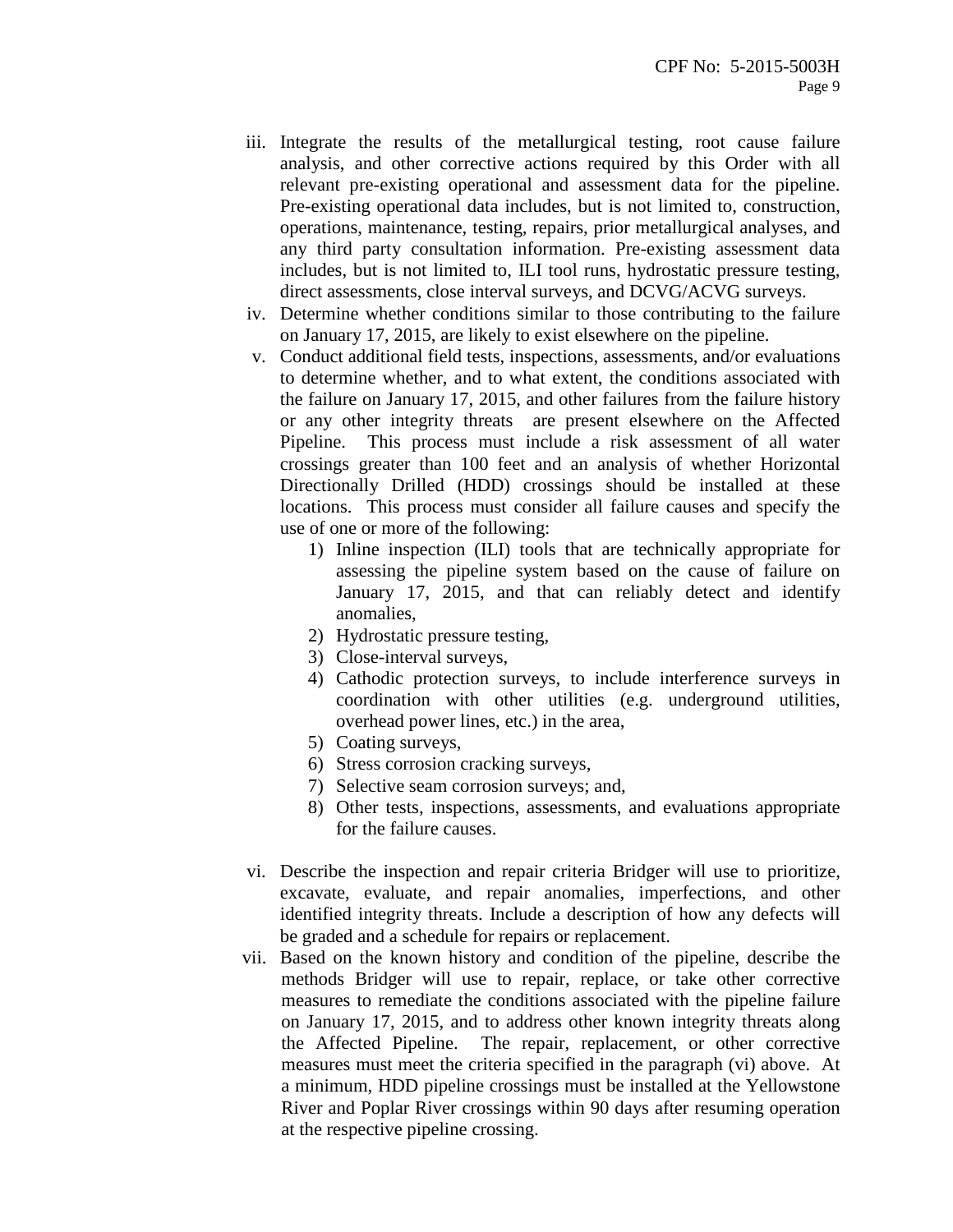- viii. Provide the Director with the scheduled date, time, and location of any pipe removal or installation to allow for a PHMSA representative to witness the work.
	- ix. Implement continuing long-term periodic testing and integrity verification measures to ensure the ongoing safe operation of the Affected Pipeline considering the results of the analyses, inspections, evaluations, and corrective measures undertaken pursuant to the Order.
- f. Include a proposed schedule for completion of the OIRP.
- g. Bridger must revise the OIRP as necessary to incorporate new information obtained during the failure investigation and remedial activities, to incorporate the results of actions undertaken pursuant to this Order, and/or to incorporate modifications required by the Director.
	- i. Submit any plan revisions to the Director for prior approval.
	- ii. The Director may approve plan revisions incrementally.
	- iii. Any and all revisions to the OIRP after it has been approved and incorporated by reference into this Order will be fully described and documented in the CAO Documentation Report (CDR).
- h. Implement the OIRP as it is approved by the Director, including any revisions to the plan.
- 12. **CAO Documentation Report (CDR**). Bridger must create and revise, as necessary, a CAO Documentation Report (CDR). When Bridger has concluded all the items in this Order it will submit the final CDR in its entirety to the Director. This will allow the Director to complete a thorough review of all actions taken by Bridger with regards to this Order prior to approving the closure of this Order. The intent is for the CDR to summarize all activities and documentation associated with this Order in one document.
	- a. The Director may approve the CDR incrementally without approving the entire CDR.
	- b. Once approved by the Director, the CDR will be incorporated by reference into this Order.
	- c. The CDR must include but not be limited to:
		- i. Table of Contents;
		- ii. Summary of the pipeline failure of January 17, 2015, and the response activities;
		- iii. Summary of pipe data/properties and all prior assessments of the Affected Segment;
		- iv. Summary of all tests, inspections, assessments, evaluations, and analysis required by the Order;
		- v. Summary of the Mechanical and Metallurgical Testing as required by the Order;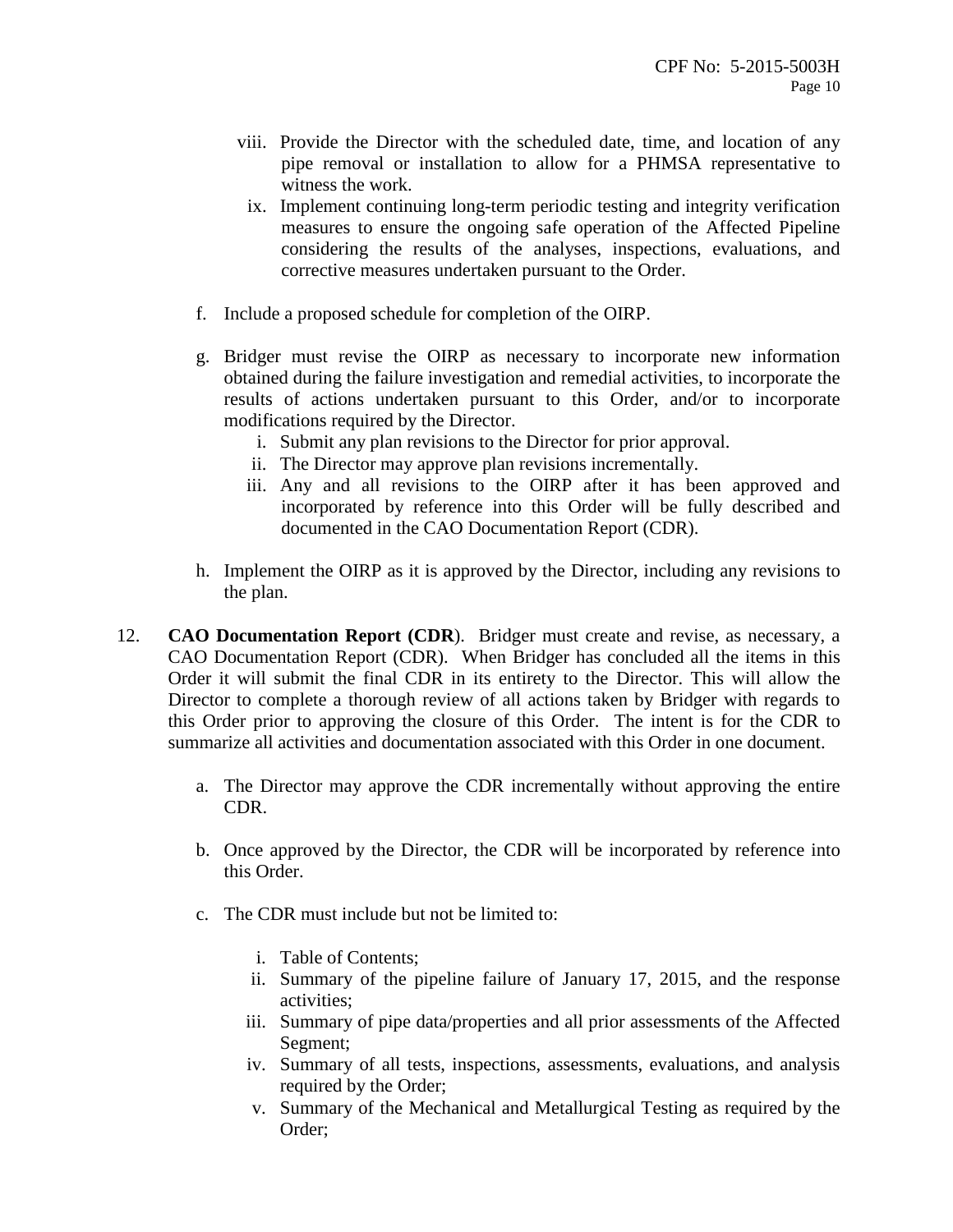- vi. Summary of the RCFA with all root causes as required by the Order;
- vii. Documentation of all actions taken by Bridger to implement the OIRP, the results of those actions, and the inspection and repair criteria used;
- viii. Documentation of any revisions to the OIRP including those necessary to incorporate the results of actions undertaken pursuant to this Order and whenever necessary to incorporate new information obtained during the failure investigation and remedial activities;
- ix. Lessons learned while completing this Order;
- x. A path forward describing specific actions Bridger will take on its entire pipeline system as a result of the lessons learned from work on this Order; and
- xi. Appendices (if required).

### **Other Requirements:**

- 1. *Reporting.* Bridger must submit quarterly reports to the Director that: (1) include all available data and results of the testing and evaluations required by this Order; and (2) describe the progress of the repairs or other remedial actions being undertaken. The first quarterly report is due on March 31, 2015. The Director may change the interval for the submission of these reports.
- 2. *Approvals.* With respect to each submission requiring the approval of the Director, the Director may: (a) approve the submission in whole or in part; (b) approve the submission on specified conditions; (c) modify the submission to cure any deficiencies; (d) disapprove the submission in whole or in part and direct Respondent to modify the submission; or (e) any combination of the above. In the event of approval, approval upon conditions, or modification by the Director, Respondent shall proceed to take all action required by the submission, as approved or modified by the Director. If the Director disapproves all or any portion of a submission, Respondent must correct all deficiencies within the time specified by the Director and resubmit it for approval.
- 3. *Extensions of Time.* The Director may grant an extension of time for compliance with any of the terms of this Order upon a written request timely submitted and demonstrating good cause for an extension.
- 4. *Documentation of Costs*. It is requested but not required that Respondent maintain documentation of the costs associated with implementation of this Order. Include in each quarterly report the to-date total costs associated with: (1) preparation and revision of procedures, studies and analyses; (2) physical changes to pipeline infrastructure, including repairs, replacements and other modifications; and (3) environmental remediation, if applicable.

The actions required by this Corrective Action Order are in addition to and do not waive any requirements that apply to Respondent's pipeline system under 49 C.F.R. Part 195, under any